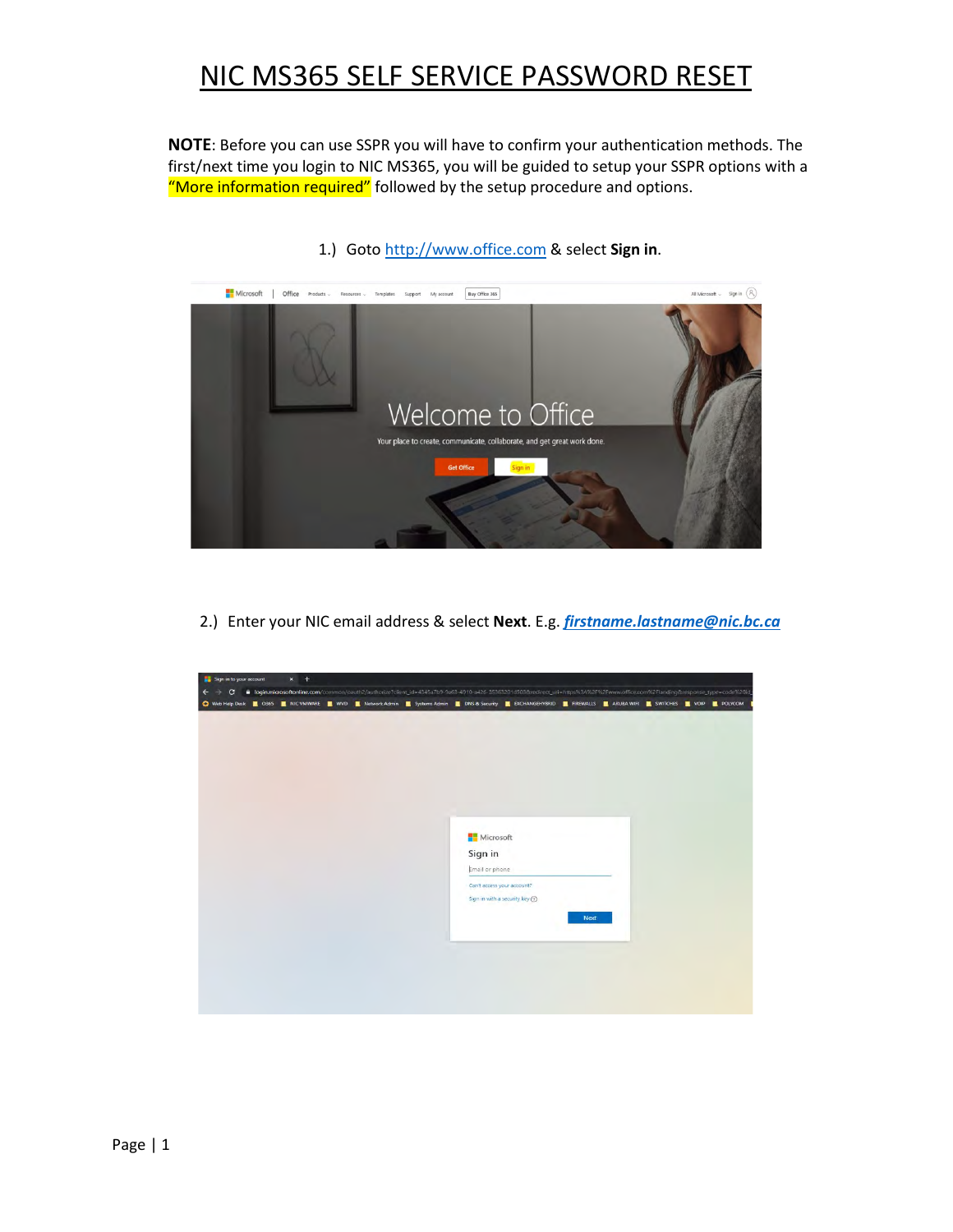3.) You will be re-directed to our NIC MS365 Logon Portal where you will enter your NIC Password.



4.) You will then be presented with the "More information required" dialog. Click **Next** and you will be guided through the SSPR setup procedure and options.

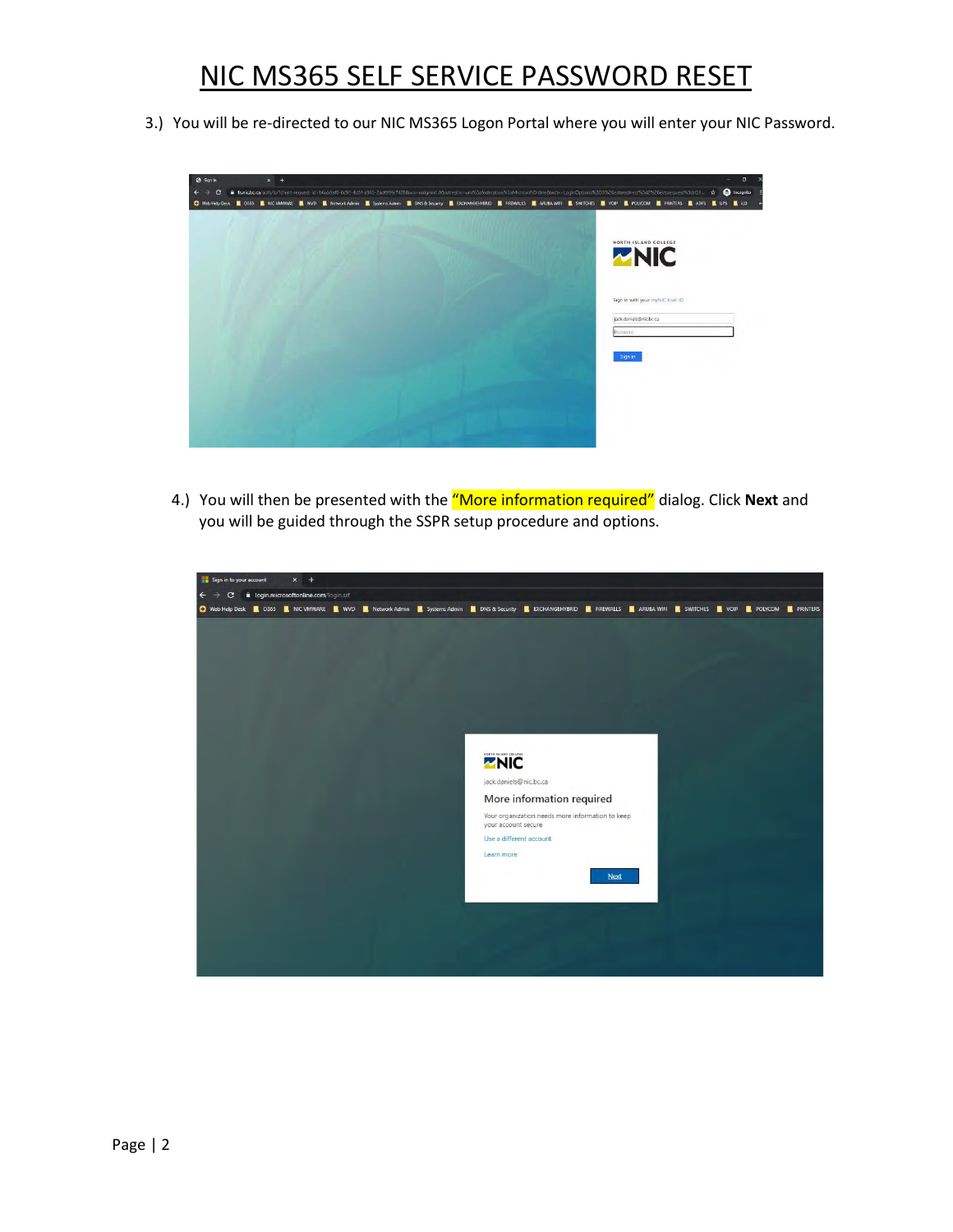5.) Once redirected to the setup options you will be required to setup up at least 1 of the 4 options available. It is recommended at a minimum to use the Authentication Email & Security Questions.

|                                                                                                                                                                                                                                       | C Web Help Desk <b>B</b> 0365 M NIC VMWARE WO B Network Admin B Systems Admin B DNS & Security B EXCHANGEHYBRID B FIREWALLS B ARUBA WIFI B SWITCHES B VOIP B POLYCOM B PRINTERS B ADFS B |  |
|---------------------------------------------------------------------------------------------------------------------------------------------------------------------------------------------------------------------------------------|------------------------------------------------------------------------------------------------------------------------------------------------------------------------------------------|--|
| <b>ZNIC</b>                                                                                                                                                                                                                           | jack.daniels@nic.bc.ca   ?                                                                                                                                                               |  |
| don't lose access to your account!                                                                                                                                                                                                    |                                                                                                                                                                                          |  |
| To make sure you can reset your password, we need to collect some info so we can verify who you are. We won't use this to spam you - just to keep your account more<br>secure. You'll need to set up at least 1 of the options below. |                                                                                                                                                                                          |  |
| Office phone is set to 4294. This information is managed by your administrator.                                                                                                                                                       |                                                                                                                                                                                          |  |
| Authentication Phone is set to +1 604                                                                                                                                                                                                 |                                                                                                                                                                                          |  |
| Authentication Email is not configured. Set it up now                                                                                                                                                                                 |                                                                                                                                                                                          |  |
| Security Questions are not configured. Set them up now                                                                                                                                                                                |                                                                                                                                                                                          |  |
| looks good<br>cancel                                                                                                                                                                                                                  |                                                                                                                                                                                          |  |
| @2020 Microsoft Legal   Privacy                                                                                                                                                                                                       | Your seasten will expire in 14:53                                                                                                                                                        |  |
|                                                                                                                                                                                                                                       |                                                                                                                                                                                          |  |
|                                                                                                                                                                                                                                       |                                                                                                                                                                                          |  |
|                                                                                                                                                                                                                                       |                                                                                                                                                                                          |  |
|                                                                                                                                                                                                                                       |                                                                                                                                                                                          |  |

6.) Once completed you will be redirected to the MS365 regular logon. You now have the ability to reset your Password & Unlock your account when necessary.

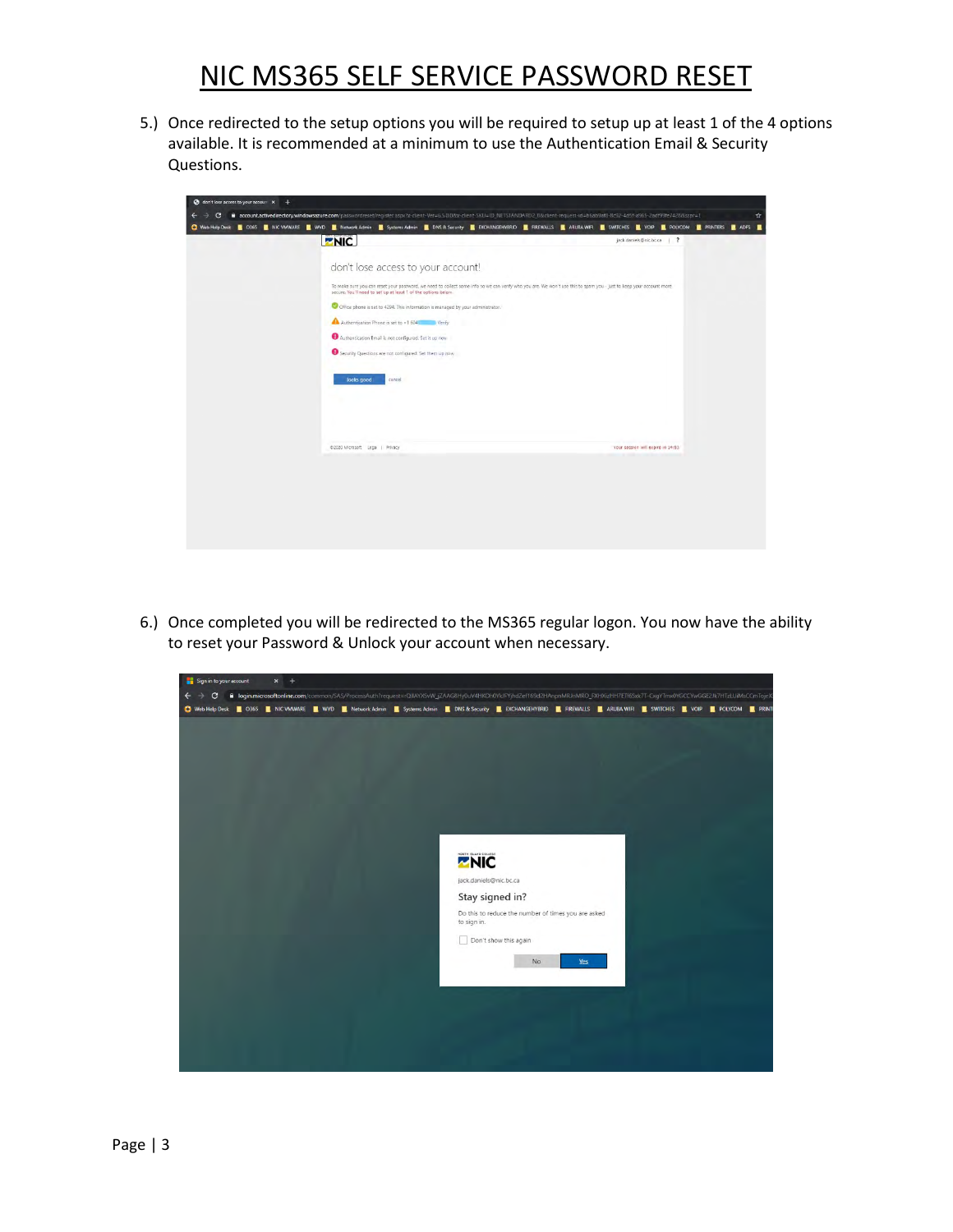7.) To reset your Password or Unlock your account make note of the following URL:

<https://aka.ms/sspr>

This site will walk you through the reset/unlock process. Enter you NIC email Address E.g. *[firstname.lastname@nic.bc.ca](mailto:firstname.lastname@nic.bc.ca)* and hit **Next**.

| <b>C</b> Web Help Desk              | $\Box$ 0365 | NIC VMWARE                                                     | $\blacksquare$ wvp |                                                                                                           |  | <b>R</b> Network Admin <b>R</b> Systems Admin <b>R</b> DNS & Security <b>R</b> EXCHANGEHYBRID | <b>EL FIREWALLS</b> | ARUBA WIFI |
|-------------------------------------|-------------|----------------------------------------------------------------|--------------------|-----------------------------------------------------------------------------------------------------------|--|-----------------------------------------------------------------------------------------------|---------------------|------------|
|                                     |             |                                                                |                    |                                                                                                           |  |                                                                                               |                     |            |
| NORTH ISLAND COLLEGE<br><b>ZNIC</b> |             |                                                                |                    |                                                                                                           |  |                                                                                               |                     |            |
|                                     |             |                                                                |                    |                                                                                                           |  |                                                                                               |                     |            |
|                                     |             | Get back into your account                                     |                    |                                                                                                           |  |                                                                                               |                     |            |
|                                     |             |                                                                |                    |                                                                                                           |  |                                                                                               |                     |            |
| Who are you?                        |             |                                                                |                    |                                                                                                           |  |                                                                                               |                     |            |
|                                     |             |                                                                |                    | To recover your account, begin by entering your user ID and the characters in the picture or audio below. |  |                                                                                               |                     |            |
| User ID:                            |             |                                                                |                    |                                                                                                           |  |                                                                                               |                     |            |
| jack.daniels@nic.bc.ca              |             |                                                                |                    |                                                                                                           |  |                                                                                               |                     |            |
|                                     |             | Example: user@contoso.onmicrosoft.com or user@contoso.com      |                    |                                                                                                           |  |                                                                                               |                     |            |
|                                     |             |                                                                | ajd.               |                                                                                                           |  |                                                                                               |                     |            |
|                                     |             |                                                                | c                  |                                                                                                           |  |                                                                                               |                     |            |
|                                     |             |                                                                |                    |                                                                                                           |  |                                                                                               |                     |            |
|                                     |             |                                                                |                    |                                                                                                           |  |                                                                                               |                     |            |
|                                     |             |                                                                |                    |                                                                                                           |  |                                                                                               |                     |            |
| <b>JVPQLGX</b>                      |             | Enter the characters in the picture or the words in the audio. |                    |                                                                                                           |  |                                                                                               |                     |            |

8.) Select the option that best suits your situation. Option #1 will help reset your Password & Option #2 will help Unlock your account. Here is Option #2 walk-through.

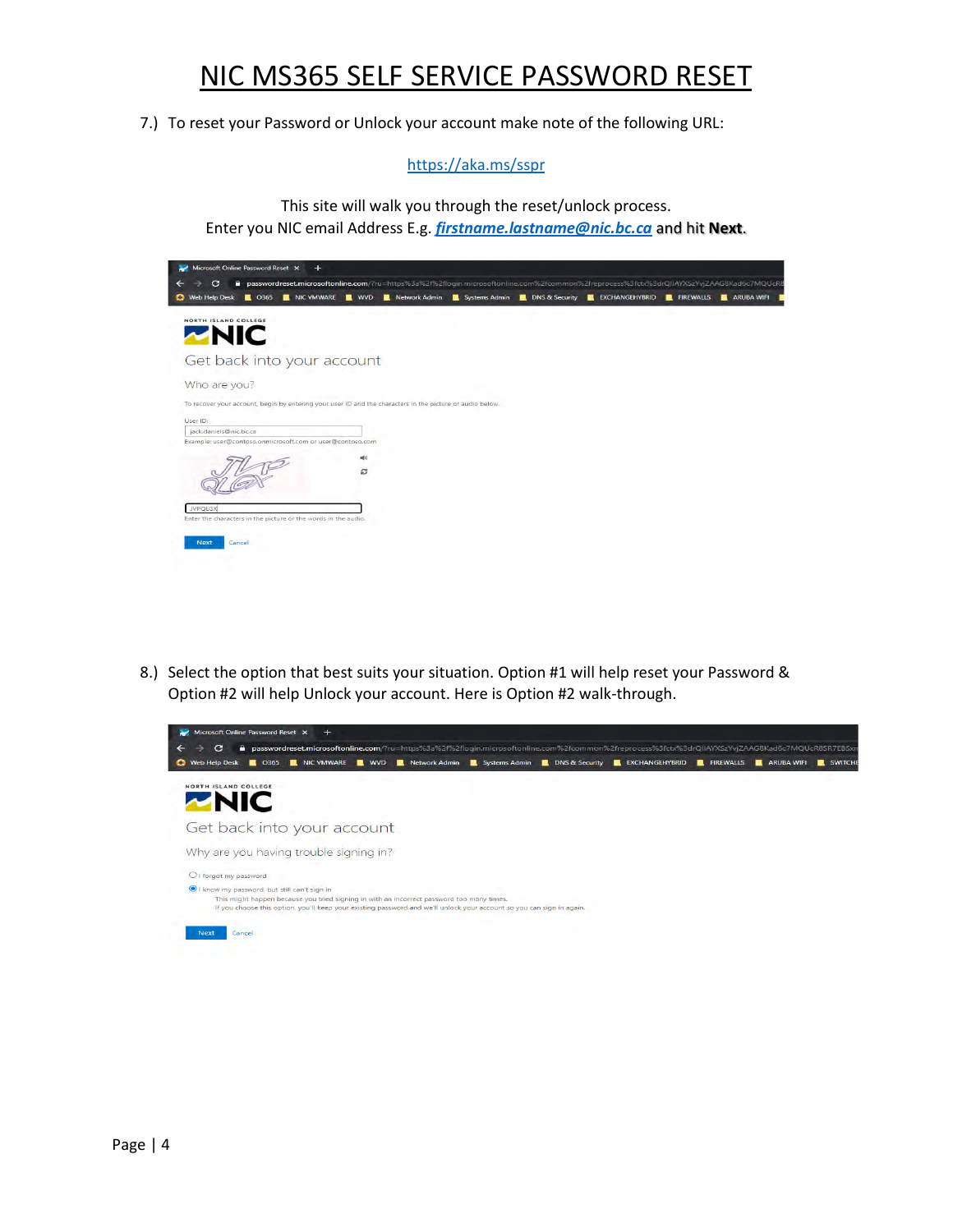9.) Select your desired recovery option from Step #5 and walk through the process.

| NORTH ISLAND COLLEGE                                             |                                   |                                                                                  |  |  |  |  |
|------------------------------------------------------------------|-----------------------------------|----------------------------------------------------------------------------------|--|--|--|--|
| <b>ZNIC</b>                                                      |                                   |                                                                                  |  |  |  |  |
| Get back into your account                                       |                                   |                                                                                  |  |  |  |  |
| verification step 1 > unlock your account                        |                                   |                                                                                  |  |  |  |  |
| Please choose the contact method we should use for verification: |                                   |                                                                                  |  |  |  |  |
| Email my alternate email                                         |                                   | You will receive an email containing a verification code at your alternate email |  |  |  |  |
|                                                                  |                                   |                                                                                  |  |  |  |  |
| ○ Text my mobile phone                                           | address (ja********@hotmail.com). |                                                                                  |  |  |  |  |
| Call my mobile phone                                             | Email                             |                                                                                  |  |  |  |  |
| O Call my office phone                                           |                                   |                                                                                  |  |  |  |  |

10.) A verification code will be sent to your email & mobile by text or call. Alternatively you can answer your Security Questions if you completed this option.

| <b>Web Help Desk</b><br>O365<br>$\blacksquare$<br><b>COLUM</b>   | <b>NIC VMWARE</b> | -<br>WVD | <b>Network Admin</b>                                                      | Systems Admin | <b>DNS &amp; Security</b> | <b>EXCHANGEHYBRID</b><br>$\overline{\phantom{a}}$ |
|------------------------------------------------------------------|-------------------|----------|---------------------------------------------------------------------------|---------------|---------------------------|---------------------------------------------------|
| NORTH ISLAND COLLEGE                                             |                   |          |                                                                           |               |                           |                                                   |
| <b>ZNIC</b>                                                      |                   |          |                                                                           |               |                           |                                                   |
| Get back into your account                                       |                   |          |                                                                           |               |                           |                                                   |
| verification step 1 > unlock your account                        |                   |          |                                                                           |               |                           |                                                   |
| Please choose the contact method we should use for verification: |                   |          |                                                                           |               |                           |                                                   |
| Email my alternate email                                         |                   |          | We've sent an email message containing a verification code to your inbox. |               |                           |                                                   |
| O Text my mobile phone                                           | 425873            |          |                                                                           |               |                           |                                                   |
| O Call my mobile phone                                           |                   |          |                                                                           |               |                           |                                                   |
| C Call my office phone                                           | <b>Next</b>       |          | Are you having a problem?                                                 |               |                           |                                                   |
| O Answer my security questions.                                  |                   |          |                                                                           |               |                           |                                                   |
|                                                                  |                   |          |                                                                           |               |                           |                                                   |
| Cancel                                                           |                   |          |                                                                           |               |                           |                                                   |